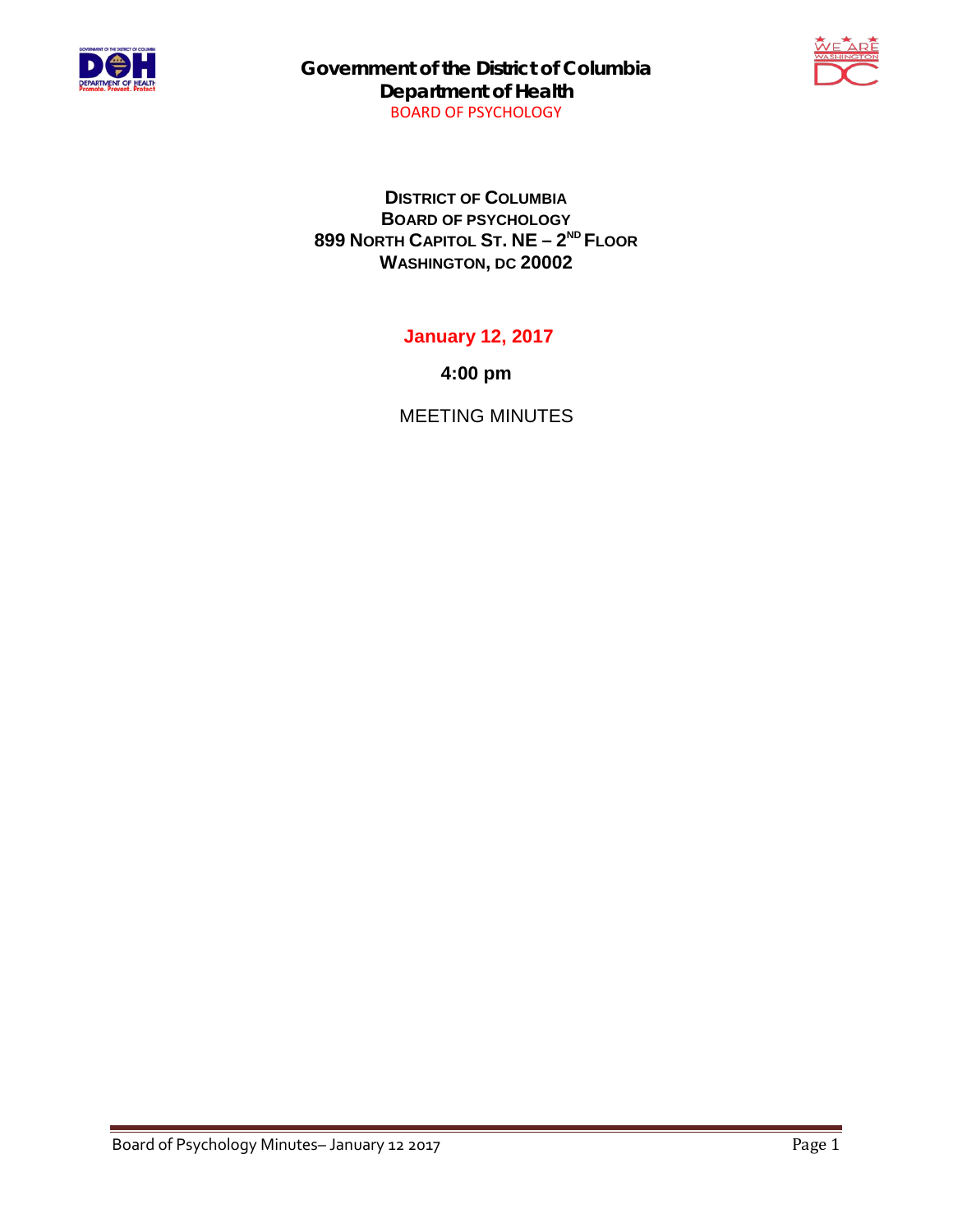



## **Call to Order:**

|            | Roll Call: 4:02pm                                                         |  |
|------------|---------------------------------------------------------------------------|--|
|            | Attendance:                                                               |  |
|            | <b>Board Members:</b>                                                     |  |
|            | Anthony Jimenez, PhD - Interim Chairperson                                |  |
|            | Eric Jones, PhD- Board Member                                             |  |
|            | <b>HRLA Staff</b>                                                         |  |
|            | Robin Jenkins, Executive Director                                         |  |
|            | Panravee Vongjaroenrat, Board Attorney                                    |  |
|            | Emilia Moran, Board Investigator                                          |  |
|            | Fatima Abby, Health Licensing Specialist                                  |  |
|            | Visitor:                                                                  |  |
|            | Brandon Sherman, Attorney, Elise Scanlon Law Group on behalf of           |  |
|            | <b>Walden University</b>                                                  |  |
|            | <b>BOARD/DEPARTMENT'S REPORT</b>                                          |  |
|            | A. EXECUTIVE DIRECTOR'S REPORT                                            |  |
|            | There is no report from the Executive Director.                           |  |
|            | <b>B. BOARD ATTORNEY'S REPORT</b>                                         |  |
|            | There is no report from the Board Attorney.                               |  |
|            | <b>C. CHAIRPERSON'S REPORT</b>                                            |  |
|            | There is no report from the Board Chair.                                  |  |
| OS-0112-00 | Minutes: The Board approved the open session minutes of the               |  |
|            | November 10, 2016 meeting as recorded.                                    |  |
| OS-0112-01 | <b>Psychology Law and Regulations Updates:</b>                            |  |
|            | The Board reviewed the definition of the practice of psychology in the    |  |
|            | current law regarding coaching, consulting, and counseling.               |  |
|            |                                                                           |  |
|            | The Board is aiming towards updating the definition of psychology         |  |
|            | practice including clarity around the clinical healthcare psychologist.   |  |
|            | The Board will have further discussion on the definition and will get     |  |
|            | more information from ASPPB regarding the trends and what other           |  |
|            | states are doing. ASPPB Module Act will be provided at the next           |  |
|            | meeting. Further discussion will occur at the next Board meeting.         |  |
|            |                                                                           |  |
| OS-0112-02 | <b>EPPP 2 and Psychopharmacology Examination for Psychologists (PEP)</b>  |  |
|            | The Board reviewed the information regarding EPPP 2, which will be        |  |
|            | available for usage in 2019. The Board will possibly invite ASPPB for     |  |
|            | presentation and invite other states to attend the presentation). Further |  |
|            | discussion will occur later in the year.                                  |  |
|            |                                                                           |  |
|            | The Board reviewed the information on PEP and noted that this Board       |  |
|            |                                                                           |  |
|            | does not require this examination and the change will not affect the DC   |  |
|            | Board. No decision is need from the Board.                                |  |